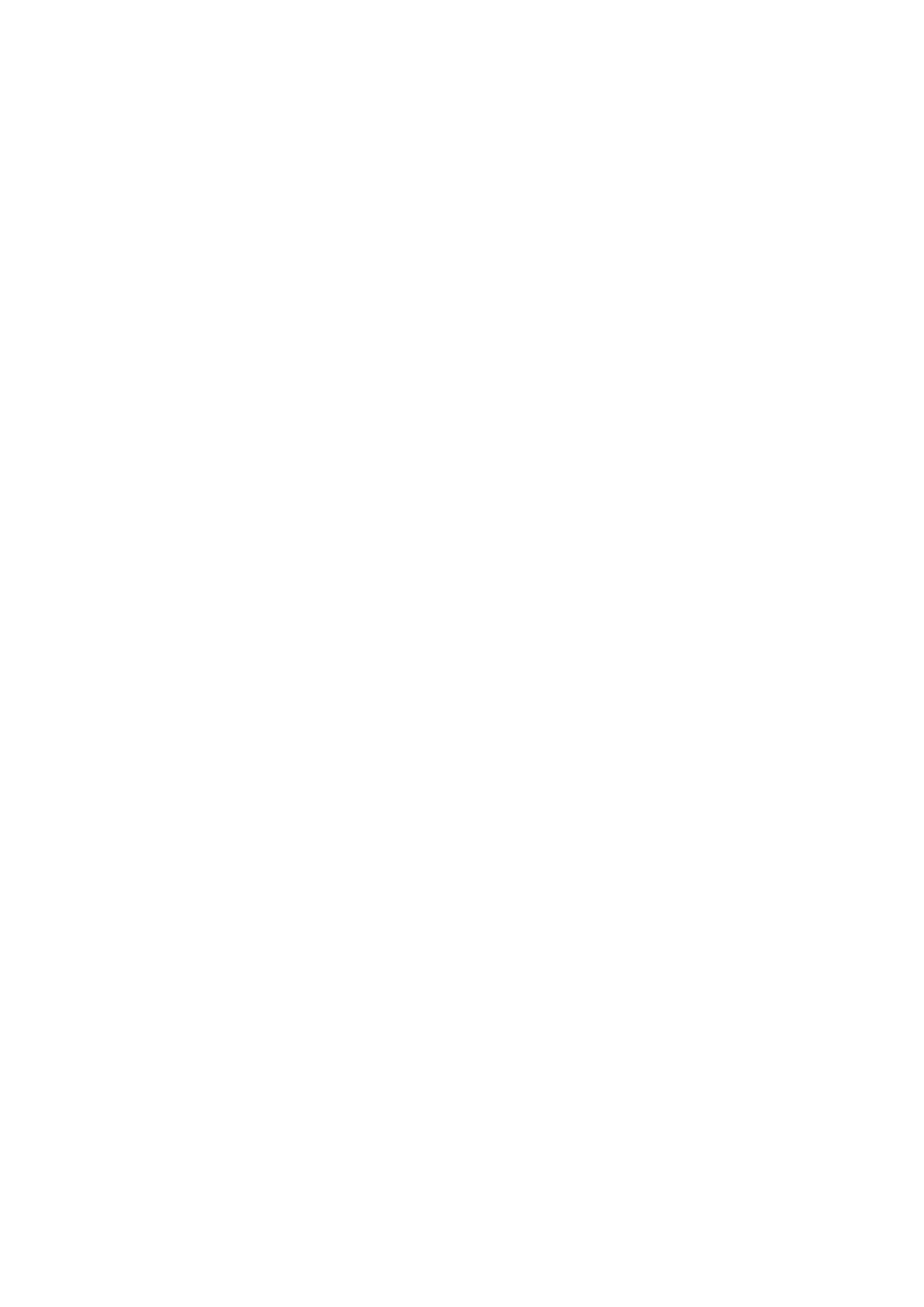

Sveriges lantbruksuniversitet Fakulteten för veterinärmedicin och husdjursvetenskap

# **The Secret Life of** *Bacillus anthracis*

*Bacillus anthracis* hemliga liv

*Anna Cavalli-Björkman Hellström*

**Handledare:**

Jakob R. Ottoson, SLU, Institutionen för biomedicin och veterinär folkhälsovetenskap

**Examinator:** Eva Tydén, SLU, Institutionen för biomedicin och veterinär folkhälsovetenskap

**Omfattning:** 15 hp **Kurstitel:** Självständigt arbete i veterinärmedicin **Kurskod:** EX0700 **Program:** Veterinärprogrammet **Nivå:** Grund, G2E

**Utgivningsort:** SLU Uppsala **Utgivningsår:** 2013 **Omslagsbild:** - **Serienamn, delnr:** Veterinärprogrammet, examensarbete för kandidatexamen Nr. 2013: 17 Institutionen för biomedicin och veterinär folkhälsovetenskap, SLU

**On-line publicering:** http://epsilon.slu.se

**Nyckelord:** zoonos, antrax, mjältbrand, *Bacillus anthracis*, sporulering, spor, spridning, jord **Key words:** zoonosis, anthrax, *Bacillus anthracis*, sporulation, spore, transmission, soil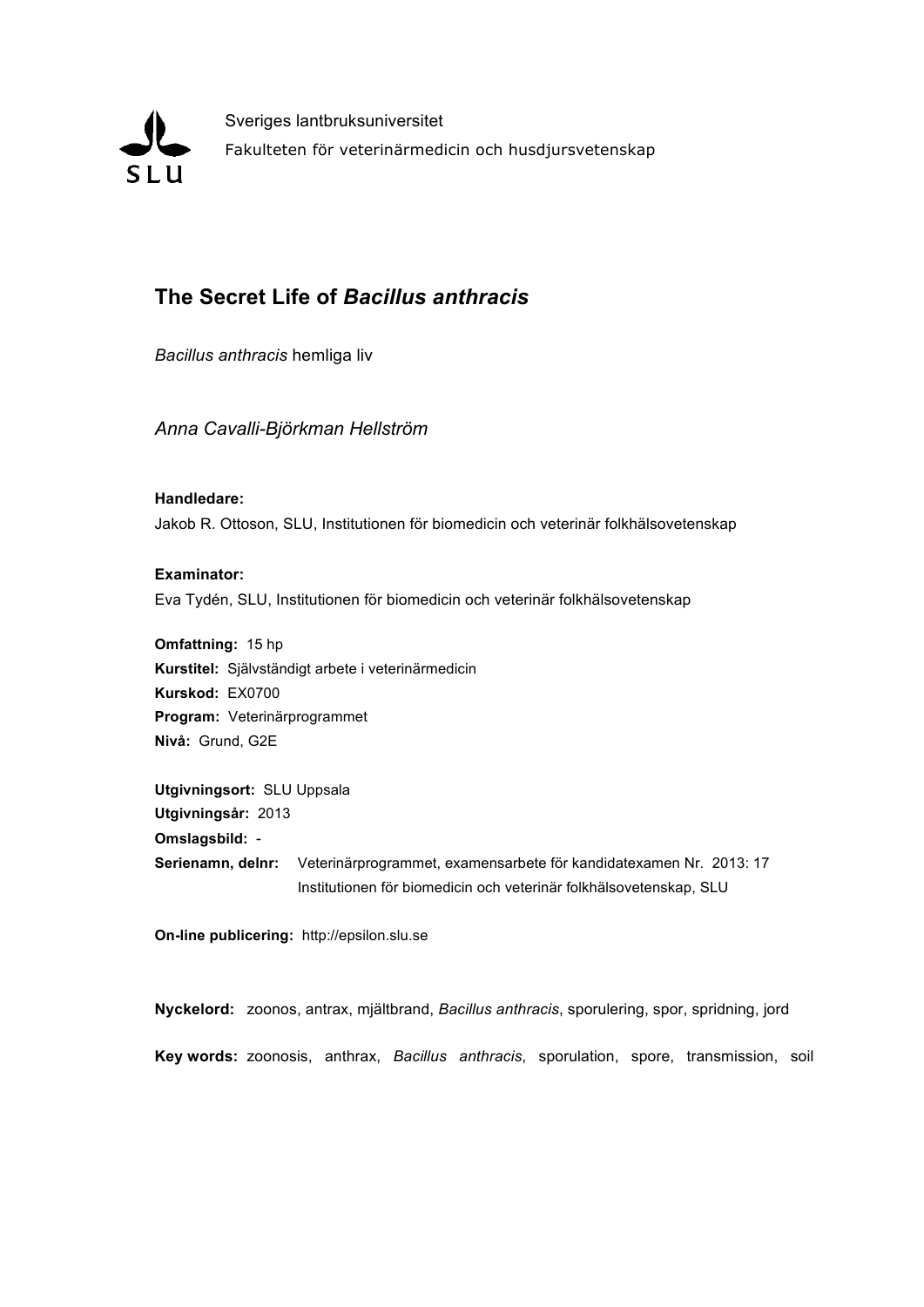# **TABLE OF CONTENTS**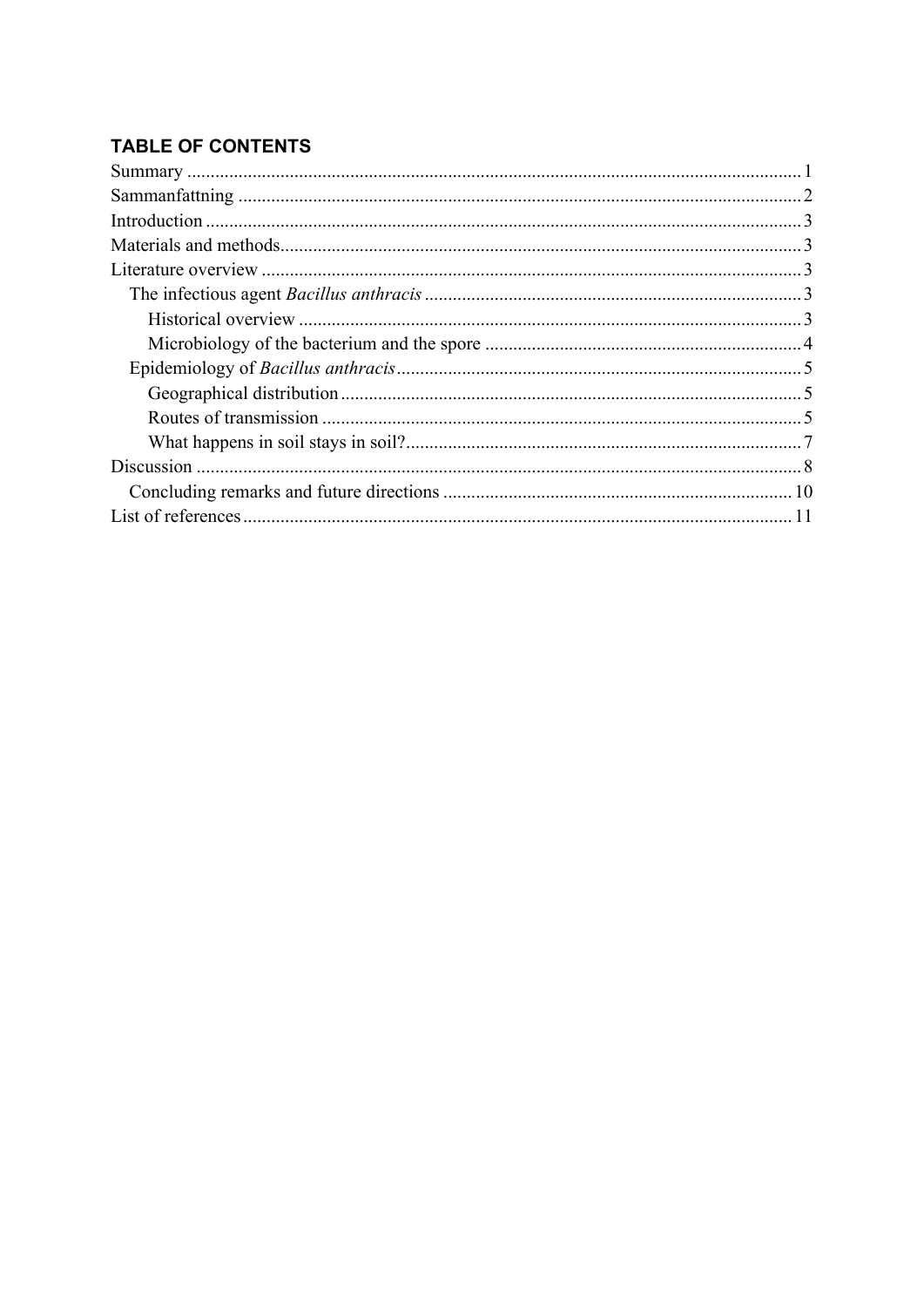#### **SUMMARY**

*Bacillus anthracis* is the causative agent of anthrax, a serious and globally distributed zoonosis affecting a wide range of wild and domestic animals, invariably also humans. However, although known to humans since biblical times, much remains to be elucidated concerning the ecology and transmission of this bacterium. Of particular interest is the *Bacillus anthracis* spore, the uptake of which is the predominant way to contract anthrax and which is legendary for its resilience in the environment and thus crucial for persistence and spread of the disease. Hence, the aim of this study is to review the natural transmission of *Bacillus anthracis* and investigate potential means by which soil persisting *Bacillus anthracis* spores reach concentrations sufficient to infect susceptible hosts. When reviewing the literature, three different theories can be distinguished. Firstly, "the incubator area" hypothesis suggests that favourable soil factors, possibly in association with amoebas, may constitute an environment supporting repeated spore-bacterium-spore cycling, thus increasing the local amount of spores. Secondly, water runoff from heavy rains or flooding has been proposed to collect spores and dispose them in closely restricted sites, thus creating "concentrator areas" with locally high amounts of spores. Lastly, the outermost layer of the spore, the exosporium, is proposed to tie spores to the environment where they were first shed and hence maintain infectious spore concentrations at a particular site. Considering that these theories all have their agreements and disagreements with the ecology and epidemiology of anthrax, it is reasonable to assume that all three exert an impact on spore concentrations, possibly at different degrees at various sites and regions. Howsoever, the ecology of *Bacillus anthracis* requires further research to fully understand the mechanism responsible for transmission and spread of anthrax. Only then can efficient methods for eradication of the disease from contaminated fields, and hence reducing the risk of future epidemics, be developed.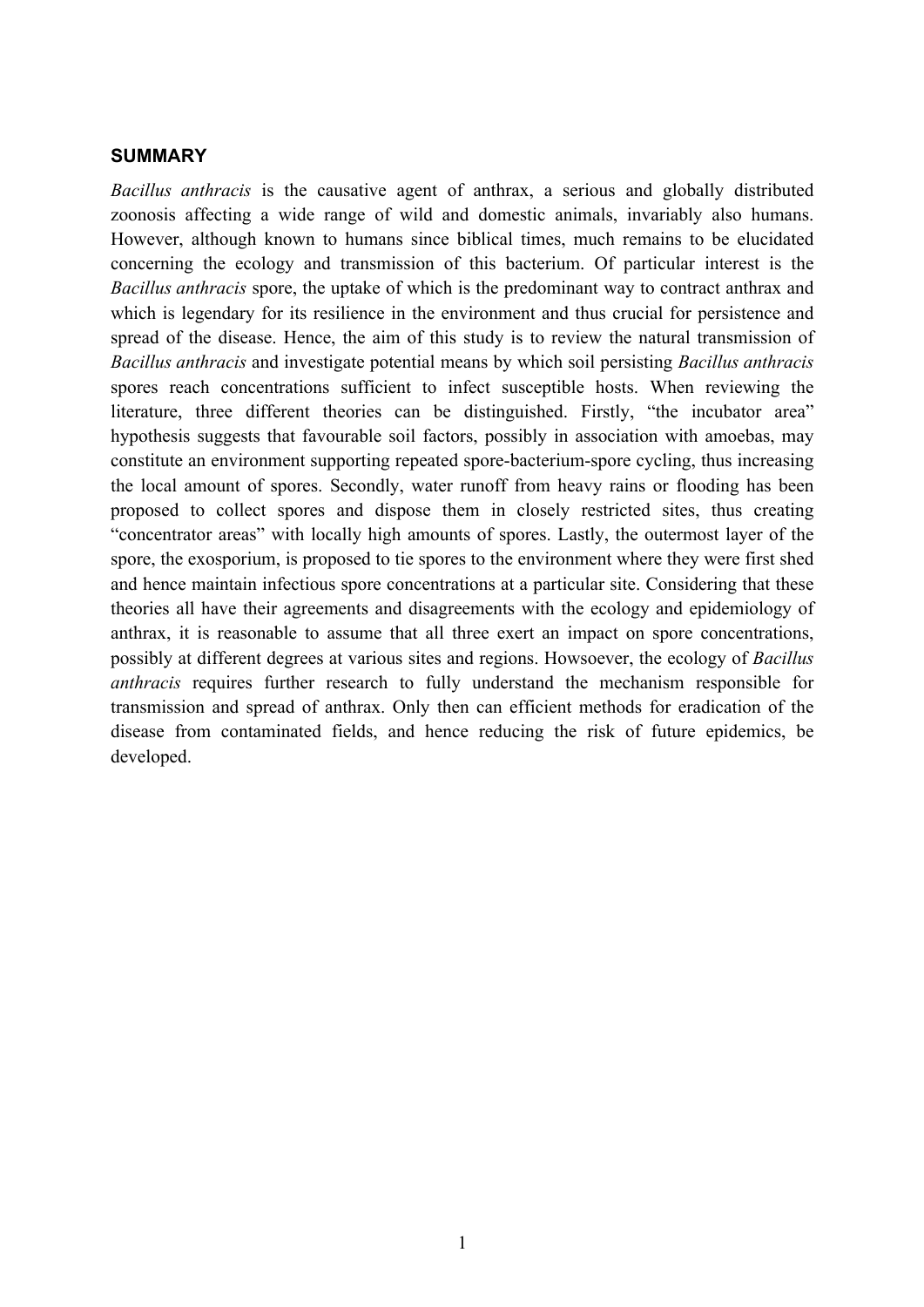#### **SAMMANFATTNING**

*Bacillus anthracis* är en zoonotisk bakterie som orsakar den allvarliga och globalt förekommande sjukdomen anthrax, eller mjältbrand. Trots att både agens och sjukdom är välbekanta sedan antikens dagar och har varit i fokus för gedigen forskning i över 150 år, kvarstår häpnadsväckande många frågetecken. Av särskilt intresse är *Bacillus anthracis* alternerande livscykel mellan vegetativ, replikerande cell och metaboliskt vilande, men fortfarande infektiös, spor. Då sporerna har en närmast legendarisk motståndskraft mot yttre omgivningsfaktorer kan de kvarstå i miljön under mycket lång tid, och således upprätthålla ett infektiöst fokus av *Bacillus anthracis* i jordmånen, från vilket nya mottagliga individer kan infekteras. Då anthrax är en sjukdom som huvudsakligen smittar via sporer och har en hög infektionsdos är syftet med denna litteraturöversikt följaktligen att utröna hur infektiösa nivåer av sporer bildas och bibehållas i omgivningen, samt undersöka möjliga spridningsvägar för nämnda sporer. I litteraturen framträder tre huvudsakliga teorier angående hur sporer koncentreras: För det första, i den så kallade "incubator area"-hypotesen föreslås *Bacillus anthracis* sporer uppnå höga antal genom att självständigt, eller möjligtvis via amöbor, germinera, replikera och re-sporulera i miljön, dvs. utanför ett värddjur, under förutsättning att yttre faktorer är gynnsamma. Ett ytterligare alternativ förs fram i "concentrator area"-teorin där *Bacillus anthracis* sporer tros följa med avrinningsvatten efter skyfall eller översvämningar för att ackumuleras i låglänta områden där höga lokala sporkoncentrationer således upprättas. Slutligen framförs möjligheten att *Bacillus anthracis* sporernas yttersta hölje, exosporium, binder sporerna till jordpartiklar och följaktligen kvarhålls de på det ställe där de först hamnar efter bildning. Under beaktande att alla tre teorier uppvisar både enigheter och motstridigheter med *Bacillus anthracis* epidemiologi och ekologi, är det rimligt att anta att de alla, var och en på sitt sätt, bidrar till att etablera och bibehålla infektiösa spormängder, troligtvis av varierande grad i olika miljöer och regioner. Dock kvarstår mycket forskning för att fullt kunna kartlägga *Bacillus anthracis* komplexa ekologi och därmed möjliggöra utvecklingen av effektiva metoder för sanering av sporkontaminerade områden och således förebygga framtida anthrax epidemier.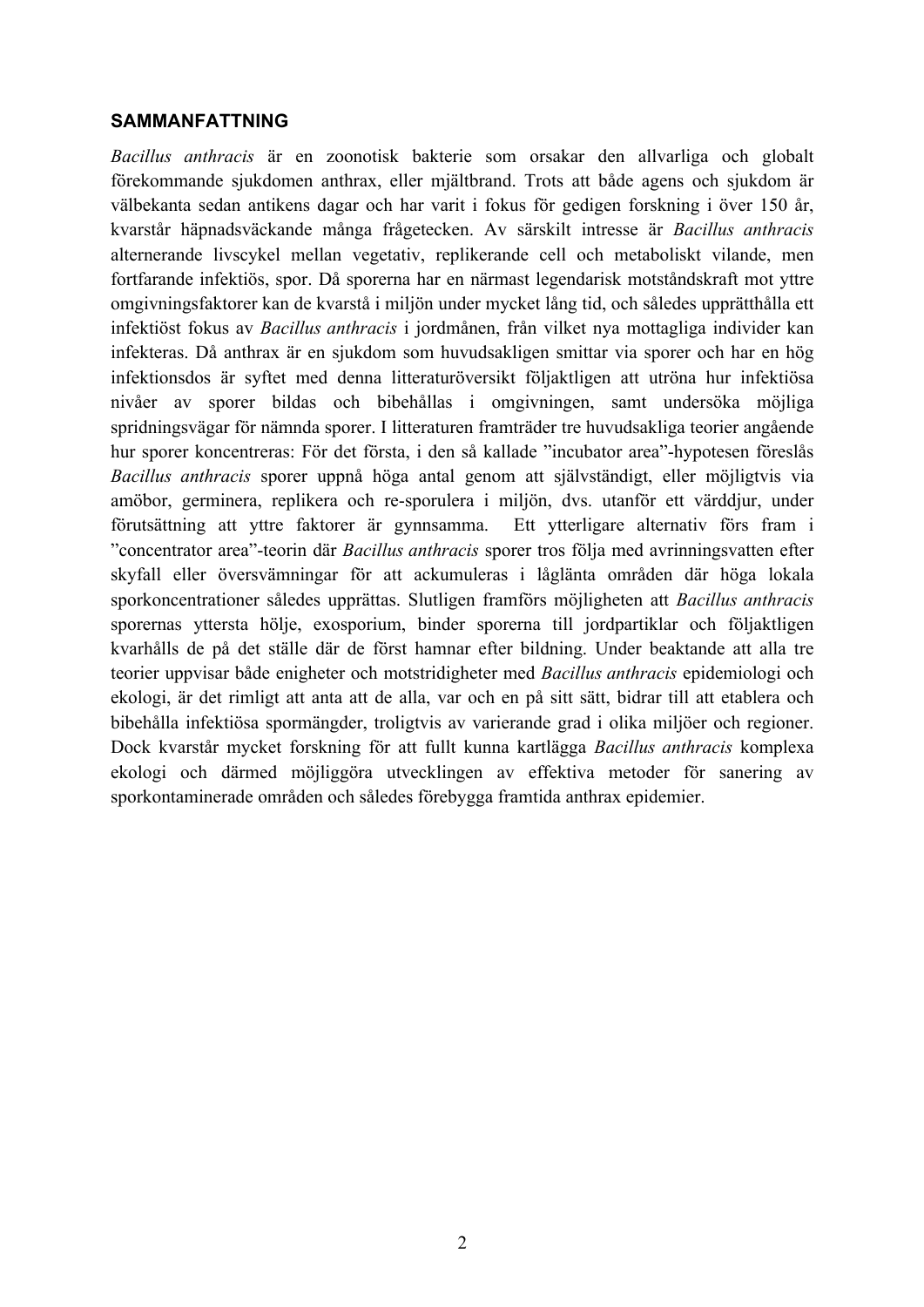#### **INTRODUCTION**

Being the archetype zoonosis, anthrax affects a wide range of species, invariably also humans, although herbivores is the most susceptible group. This serious and often fatal disease is caused by *Bacillus anthracis*, a bacterium globally distributed and endemic in many parts of the world. Although a subject of study for some 150 years, anthrax still confounds researchers and many questions remain unanswered. Notably, the lack of a definable source of infection for the index case during an outbreak evokes queries regarding the fate of *Bacillus anthracis* in the environment and transmission of the disease.

The aim of this review is to study the microbiology and ecology of the infectious agent *Bacillus anthracis*, and its different modes of transmission, focusing on how spores persist in the environment to reach a number sufficient for causing infection in a susceptible host.

#### **MATERIALS AND METHODS**

Literature search for this review was performed scanning the database Web of Knowledge and PubMed using the search terms (anthrax OR *Bacillus anthracis*) AND (soil OR water OR ecology) AND (transmission OR spread) AND (sporulation OR spore). Furthermore, lists of references in review articles were used as a supplement to find further articles of relevance.

#### **LITERATURE OVERVIEW**

#### **The infectious agent** *Bacillus anthracis*

#### *Historical overview*

Anthrax is a disease described long since with the first reports appearing already in the Bible where it is featured as the fifth and sixth plagues ravaging the livestock in Egypt. During antiquity anthrax was well known to man and inquisitively investigated, resulting in anthrax being named by the founder of western medicine, Hippocrates, for the black skin lesions and darkly coloured blood observed in infected animals (anthrax being Greek for "coal") (Guichard *et al.*, 2011). The continued study of anthrax yielded several eventful episodes of experimental medicine with the discovery of *Bacillus anthracis* as the causative agent of anthrax holding a much prominent place in medical history. For the first time could an infections disease be ascribed a specific pathogen, as demonstrated by Robert Koch, and later reinforced by Luis Pasteur, in his 1876 paper. Koch showed the presence of rod-like microorganisms in blood and tissue of diseased animals; the formation of spores during starvation; the return of these spores to viable bacilli in a favourable environment; and, last but not least, the ability of spores to be cultured and infective to further animals. From his work on anthrax Koch formulated his three famous postulates for the identification of a specific agent responsible for an infectious disease. In align with Koch´s observation that *Bacillus anthracis* yields spores, Pasteur demonstrated the presence of such spores in fields "cursed with anthrax", i.e. pastures in which grazing stock invariably contracted the disease. (Schwarts, 2009). Albeit great advances in understanding the ecology of *Bacillus anthracis*, anthrax continued to cause substantial losses of European livestock and human life throughout the 19<sup>th</sup> and 20<sup>th</sup> century (Dragon & Rennie, 1995). Not until the introduction of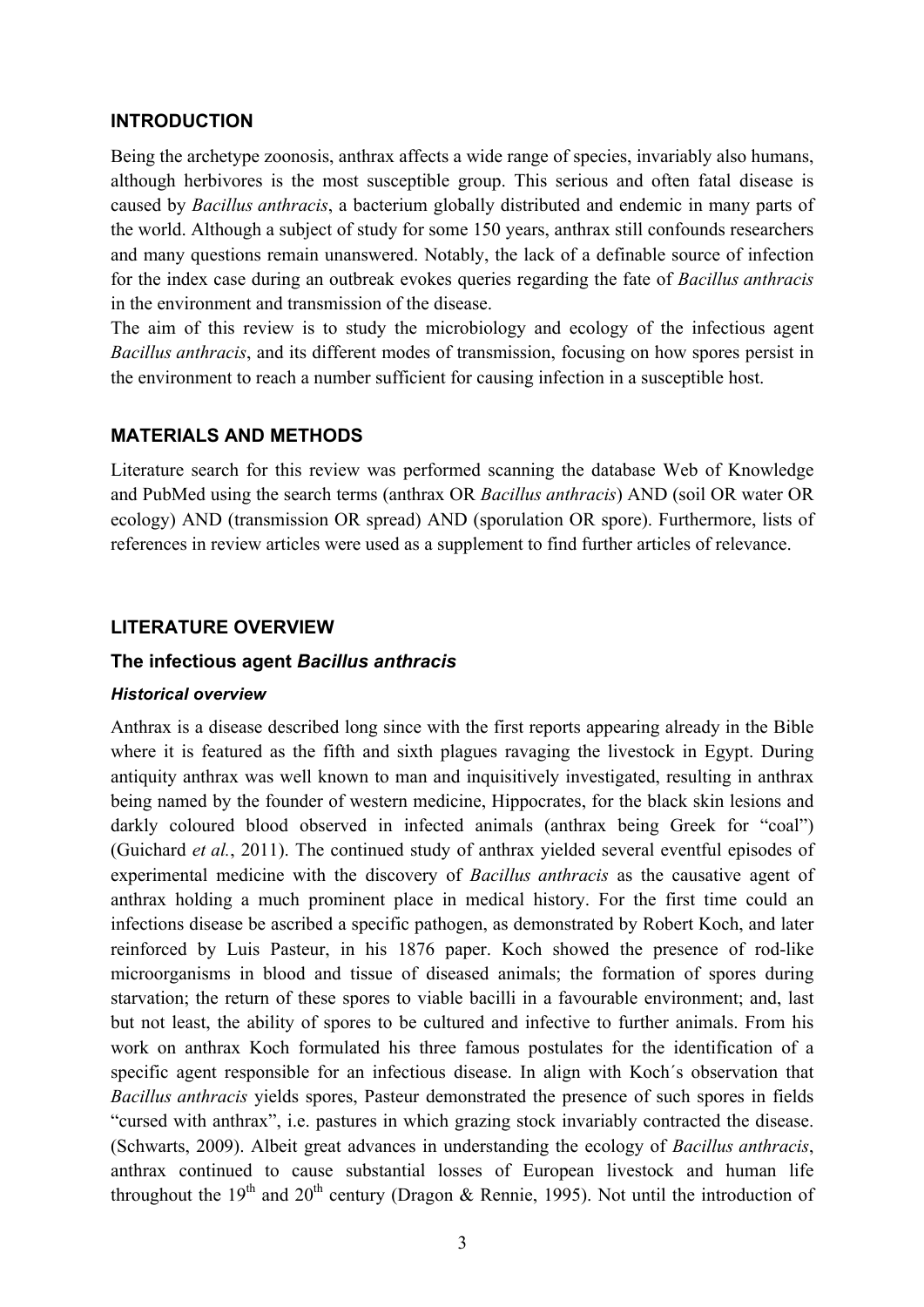Sterne´s livestock vaccine, in combination with antibiotics and different control programmes, was the disease substantially reduced between 1940-1960 (Beyer & Turnbull, 2009). However, although outbreaks are more or less infrequently occurring today, especially in developed countries, anthrax is still of relevance and in order to control outbreaks it is of major importance to gain further understanding of the ecology of *Bacillus anthracis* (Dragon & Rennie, 1995).

#### *Microbiology of the bacterium and the spore*

*Bacillus anthracis*, the causative agent of anthrax, is a large, Gram-positive, aerobic, rodshaped, zoonotic bacterium and the only obligate pathogen belonging to the family *Bacilliacea*. Further characteristics include being capsulated and, in similarity with other members of the *Bacillus* genus, capable of spore-formation (Fasanella *et al.*, 2010). Metabolically inactive endospores are formed within vegetative *Bacillus* cells in response to nutrient deprivation. Each bacterial cell yields one endospore and after completion of sporogenesis the cell undergoes lysis releasing the emergent spore. Hence, the bacterial spore is a dormant form of the vegetative bacteria and, as such, the *Bacillus* remains protected from disadvantageous environments until conditions are favourable for growth. Spores of *Bacillus anthracis* are renowned for being notably resistant to extremes in temperature, pH, irradiation, chemicals and desiccation. Consequently, it can persist infectious in the environment for decades. As an example of its legendary resilience, in the Kruger National Park, South Africa, *Bacilllus anthracis* was found viable in bones estimated to be around 200 years old (Dragon & Rennie, 1995).

Being both resting and resistant, the spore nevertheless interacts with its environment. Most communication with the surroundings is made through the outermost layers of the spore, namely the exosporium and the spore coat. These layers provide the spore with surface hydrophobicity and protect the inside of the spore, which consists of a thick cortex, a membrane and, innermost, a core holding the bacterial genome. Furthermore, the spore has low water content, a feature yielding it a high buoyant density as well as resistance towards heat and UV-radiation, which would otherwise risk damaging the essential core components (Gould, 1977). Due to the spore not being static in its environment, prolonged exposure to environmental factors may deplete the spore of molecules essential for resistance, dormancy and germination, rendering the metabolically inactive spore incapable of remaining resilient. Consequently, the environment in which the spore rests is of great importance for how long the spore may be able remain infectious (Dragon & Rennie, 1995).

The uptake of infectious *Bacillus anthracis* spores from the environment is the predominant way of contracting anthrax. Depending on the portal of entry, anthrax develops as one of three possible forms: cutaneous anthrax occurs when a skin breaches is contaminated with spores, intestinal anthrax develops upon ingestion of spores, whereas, less frequently seen, pulmonary anthrax (also known as Woolsorters´ disease in man) occurs after inhalation of spores. When gaining access to a new host, spores germinate into vegetative bacilli that rapidly propagate and enter the bloodstream, resulting in dissemination to various organs and septicaemia. During replication the bacterium form a tripartite toxin, the action of which is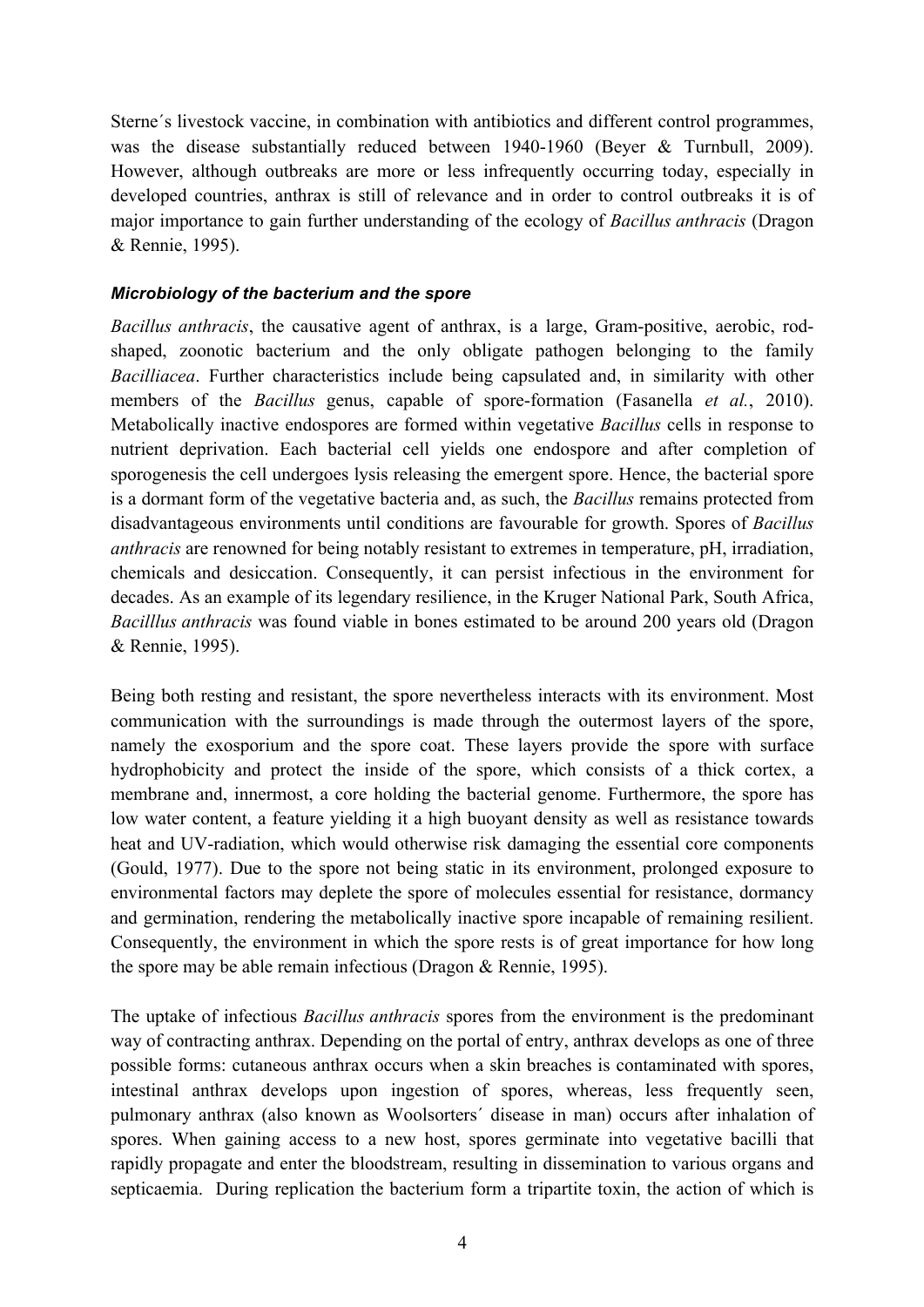responsible for the outcome of the disease. The severity of anthrax depends also on other factors, including the susceptibility of the host, the infectious dose and the portal of entry (Fasanella *et al.*, 2010).

# **Epidemiology of** *Bacillus anthracis*

### *Geographical distribution*

Over centuries, anthrax has caused uncontrolled mortality in livestock globally, and although successful countermeasures have brought by a reduction in incidence, anthrax is still considered enzootic in most countries of Africa and Asia, several European countries as in a number of areas of North and South America. Additionally, in many other countries it still occurs sporadically and anthrax is thus seen as a global health issue. In Europe and parts of North America sporadic outbreaks are triggered first and foremost from disruption of soil, such as ditching and road works, in areas harbouring forgotten graves of cattle carcasses from past outbreaks (Turnbull, 2008). This has been the case also in Sweden, most recently in Örebro 2011 where about twenty cattle succumbed upon having encountered anthrax spores from a nearby ditch work, resulting in a major geographical mapping of historical anthraxgraves (Elvander & Persson, 2011). In enzootic areas, anthrax shows seasonality in its occurrence, with epidemics being observed most typically after extended periods of hot dry weather following spells of heavy rain or flooding. In agreement with anthrax being transmitted mainly by spores and the ability of *Bacillus anthracis* to sporulate outside the host body only in temperatures ranging from 14°C to 42°C, anthrax enzootic areas are generally located to warmer climates (Fasanella *et al.*, 2010). However, there are regions nearby the Arctic Circle in which the disease has existed or still exists, e.g. infected bison in the Wood Buffalo National Park and the MacKenzie Bison Sanctuary, Canada. A common feature for these areas is their long temperate summers, adequate for sporulation to occur (Turnbull, 2008).

## *Routes of transmission*

Although many discrepancies and questions remain regarding the transmission of *Bacillus anthracis*, there are several long-held beliefs considering routes of infection. Since *Bacillus anthracis* is a soil-dwelling bacterium, it is a well-recognized assumption that animals take up anthrax spores while grazing or browsing; hence it is predominantly a disease of herbivores. Bovines are regarded as particularly susceptible and thought to possess highest risk of infection partly due to their absence of upper incisors, rendering them to use their tongue when ripping up grass and thus facilitating the ingestion of loose, spore-infected, soil (Fasanella *et al.*, 2010). Also, as mentioned above, anthrax spores have a high buoyant density and may hence contaminate water and infect animals drinking from such a water source, as was the case in Örebro 2011 (Larsson, 2011). Additionally, but less frequent, animals may contract anthrax from inhalation of spore-contaminated dust. It is reasonable to believe that such transmission could be seen in animals grazing over dry, dusty contaminated fields where they could well be exposed to aerosolized spores. Although carriage states or latent infection have not been proven for anthrax, experimental data suggest that inhaled spores may remain ungerminated in the lungs of host animals for several months, constituting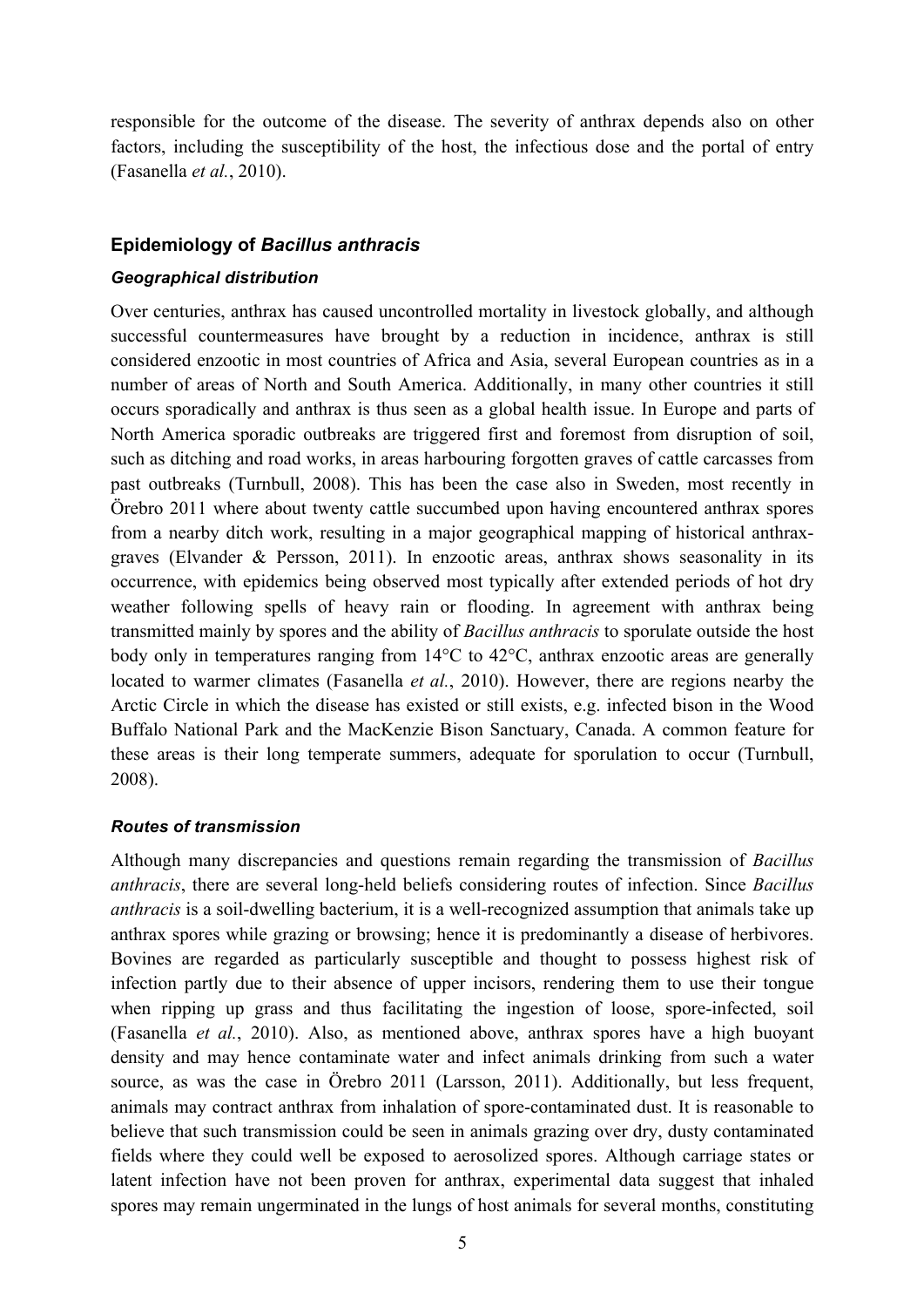a type of chronic carriage with a prolonged incubation period (Turnbull, 2008). Considering that anthrax spores can travel anywhere dust travels, long distance transmission might be taken into consideration. However, the significance of this kind of transmission is arguable with few spores being detected downwind of anthrax sites, suggesting a dilution effect of wind that minimizes the risk of spread over large areas (Turnbull, 1998). Inhalation of aerosolized spores has been suggested responsible for epidemics in bison in northern Canada. Stamping and wallowing behaviour, especially among adult rutting bulls, create large dust clouds during hot and dry weather, hence increasing the risk of exposure to aerosolized spores (Dragon & Rennie, 1995).

Furthermore, since anthrax lacks the ability of direct animal-to-animal transmission it needs to kill its host in order to propagate itself. However, when the host dies its inner body environment becomes anaerobic, causing the bacillus to cease its activities. Meantime, in the putrefactive carcass anaerobic bacteria grow rapidly, thus antagonistically outcompete *Bacillus anthracis*, which is destroyed within 48-72 hours (Fasanella *et al.*, 2010). Rarely are carrions left undisturbed in nature for such a long time though, and the opening of the dead animal encourages aerosolization of body fluids and tissues, introducing *Bacillus anthracis* to unfriendly conditions and thus promoting sporulation. Hence, the activity of scavenging animals aid in the spreading of spores. In addition, since carnivores are relatively resistant to infection with *Bacillus anthracis*, they act as carriers dispersing spores in their faeces and on their fur over considerable distances, a feature especially true for avian scavengers such as vultures (Dragon & Rennie, 1995). Many more vectors are suggested to spread spores during anthrax epidemics; most notably flies are believed to play a lead role during explosive outbreaks. When in contact with body fluids of dead animals, flies are likely to pick up spores of *Bacillus anthracis* on their bodies, or ingest them when feeding. Next, they contaminate nearby vegetation by depositing faeces or vomit, thus transmitting bacteria onto the plant to be eaten by grazers (Blackburn, 2010) Moreover, biting flies may act as mechanical vectors spreading anthrax directly from animal to animal during blood meals (Blackburn *et al.*, 2010).

Regardless of transmission route, the age and condition of the animal influences whether or not it contracts anthrax (Turnbull, 2008). In humans, anthrax is primarily seen as the result of exposure to infected animals or products from such. Agriculturally, this occurs following direct contact with anthrax-infected animals or through the handling of carcasses of deceased animals, rendering farmers, veterinarians, slaughterhouse workers and butchers especially at risk (Shadomy & Smith, 2008). Industrially, anthrax is acquired through the exposure of spores from processes involving animal products, such as wool, hides or bones. For this reason, tanneries have long since been associated with the disease (Turnbull, 2008).

To sum up, when an anthrax outbreak is established there are a number of possible ways for the spores of *Bacillus anthracis* to be disseminated and presented to new susceptible hosts (Turnbull, 2008).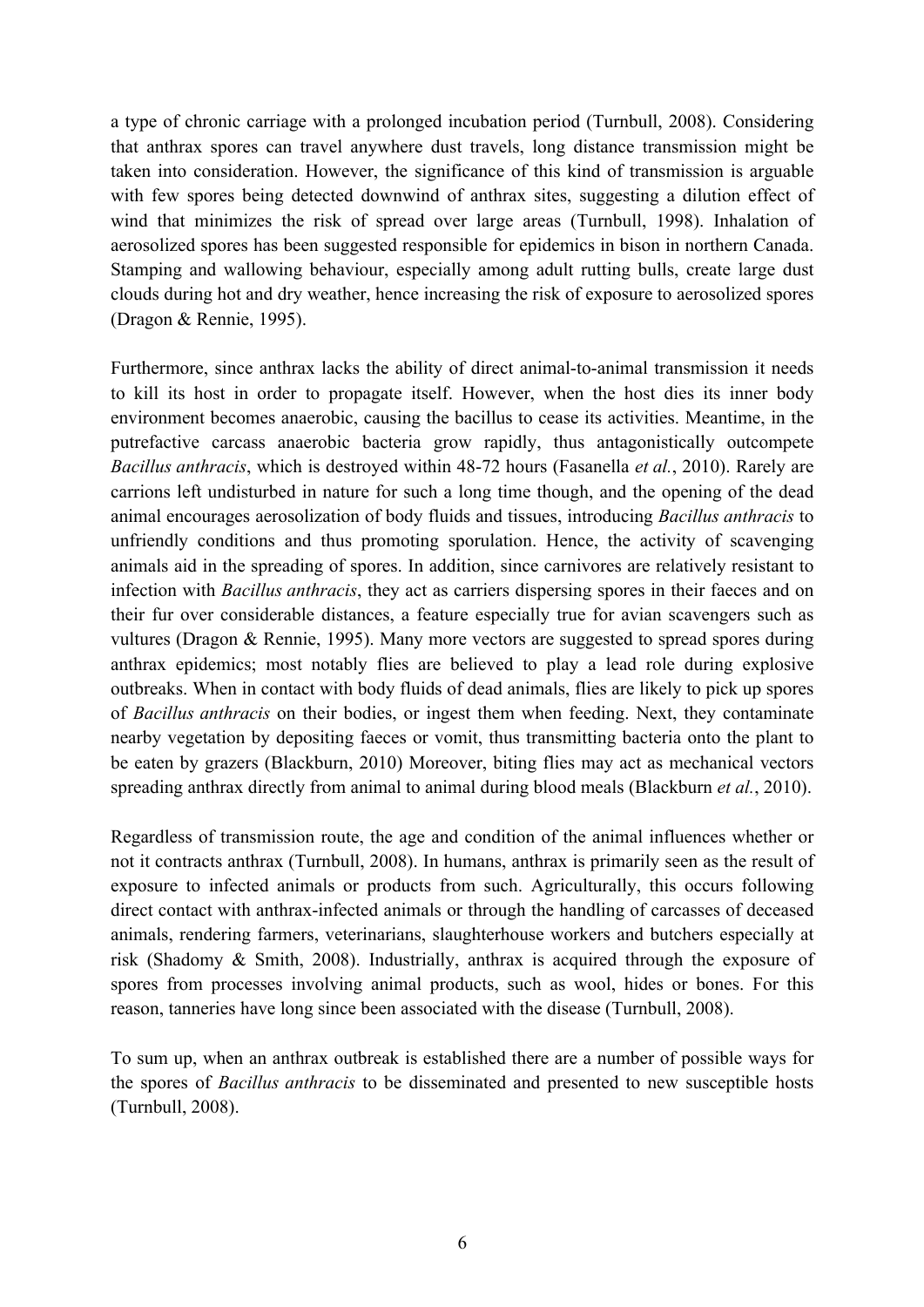#### *What happens in soil stays in soil?*

An animal deceased from anthrax sheds *Bacillus anthracis* spores at high concentrations, and hence an occasional case of anthrax constitutes a focus of infection for other animals. However, taken into consideration that anthrax is normally a "high dose" infection requiring a relatively large amount of spores to cause infection (Beyer & Turnbull, 2009), the question arises: How does *Bacillus anthracis*, in soil environment, reach a number sufficient for the index animal to succumb?

Van Ness suggested in his much quoted study that anthrax has the ability to multiply outside an affected host and hence, in suitable soils, is able to uphold a bacterium-spore-bacterium cycle for a long period of time without infecting further animals. Such a suitable soil is found in areas where anthrax outbreaks are frequent and, accordingly, it encompasses land rich in organic matter and calcium, with a pH above 6.0 and an ambient temperature higher than 15.5 °C. Areas corresponding to these characteristic features are thought to allow environmental cycling of *Bacillus anthracis* and Van Ness described them as "incubator areas". Specifically, an "incubator area" commonly arises in depressions in which collect water has devitalized the vegetation and calcium and salts have accumulated from hillside runoff, composing a medium suitable for germination and growth of bacteria. The resulting overall increase in spores will be lethal to a susceptible host and thus sufficient to fuel new outbreaks (Van Ness, 1971). In close proximity to this hypothesis, and supporting the idea of an environmental cycling, is the recent finding that *Bacillus anthracis* is capable of germination and propagation within amoeba phagosomes. In a laboratory setting resembling moist soil vicinities, inoculation of *Acanthamoeba castellanii* with *Bacillus anthracis* spores resulted in bacterial germination, growth and re-sporulation with an outcome of 50-fold more spores at temperatures ranging from 30-37°C. (Dey *et al.*, 2012).

Alternatively, it has been proposed that spores attain high concentrations by means of water run-off to so called "concentrator areas" in lowlands. As mentioned above, anthrax spores show high hydrophobicity and consequently spores can be carried in coalition with clumps of organic matter by rainwater to collect in pools. Considering the high buoyant density of anthrax spores, evaporation of standing water will further increase the amount of spores yielding hot spots with very high concentrations. Indeed, over time, as more and more spores collect to the "concentrator area" a lethal amount will finally be acquired (de Vos, 1990, as reviewed by Turnbull, 2008; Dragon & Rennie, 1995).

Additionally, another possible explanation is that of the exosporium holding spores to their immediate surrounding. The exosporium displays a net negative charge, and hence the spore is able to adhere to humus and limestone particles, which under alkaline soil conditions, displays a net positive charge. In similarity with the above "concentrator" theory, the high buoyant density is of importance, as it will cause the spores to rise to the surface upon local flooding. Next, water evaporation increases the number of spores at a specific area and, consequently, high concentrations of anthrax spore are locally established and accessible to susceptible grazing animals (Hugh-Jones & Blackburn, 2009).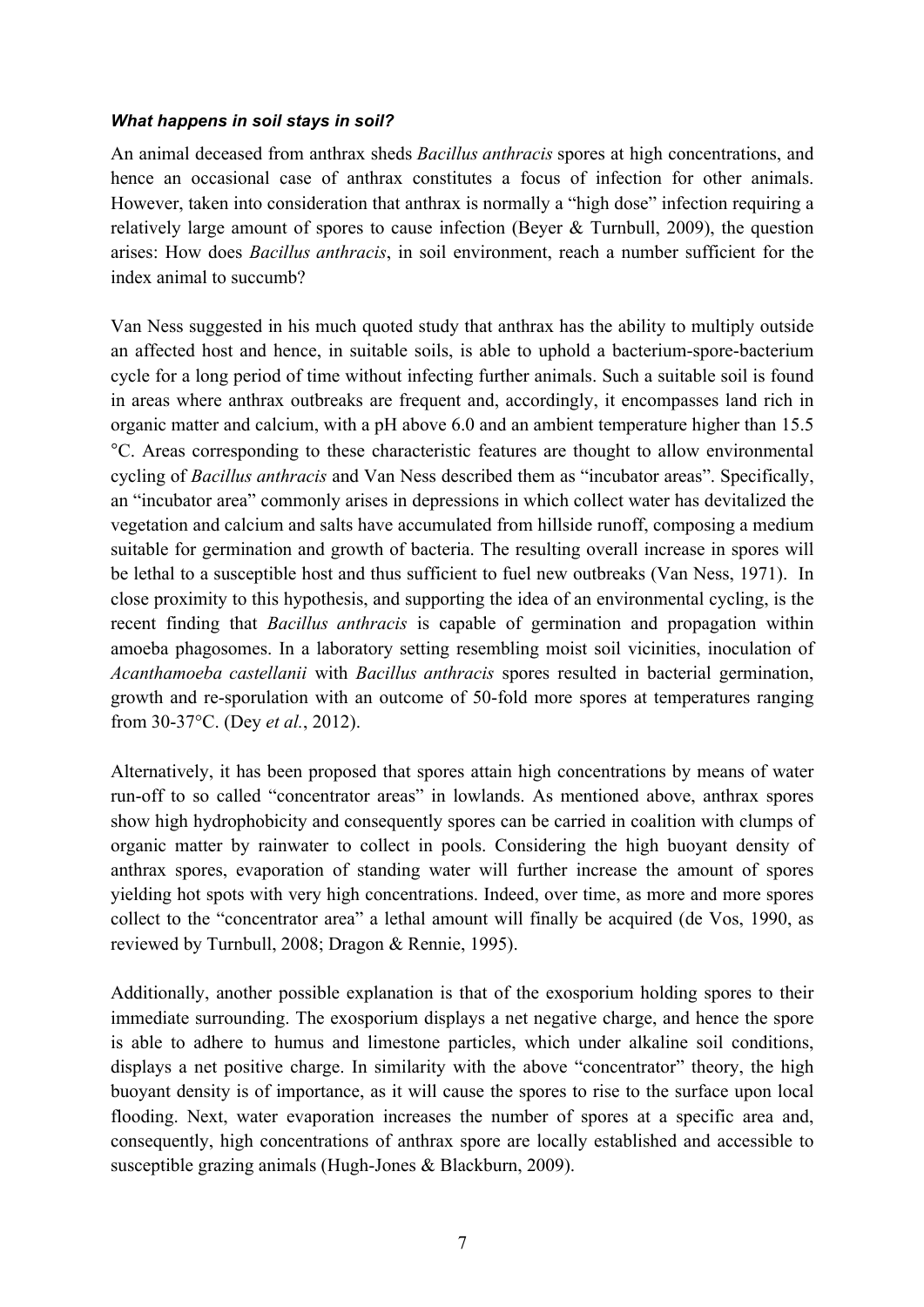## **DISCUSSION**

Many questions await further elucidation concerning the ecology of *Bacillus anthracis* and its life cycle in the environment. Of particular interest is the issue of a potential germination and replication of spores in a non-animal host surrounding. Thus, the objective of this overview was to compile available literature regarding whether or not such an environmental cycling is possible and, if not, by what other means *Bacillus anthracis* spores may reach a number sufficient to cause lethal infection.

When Van Ness postulated that spores of *Bacillus anthracis* would germinate to vegetative bacteria, multiply and then re-sporulate in soil, he based this controversial and debatable "incubator area" theory on thorough investigations of regions in southern United States that had suffered frequent anthrax outbreaks among livestock. True for all of these areas were their calcareous soils developed from limestone (Van Ness, 1971), a correlation seen also by other researchers when studying epidemics in England and Wales (Dragon & Rennie, 1995). Indeed, in laboratory settings, spores of *Bacillus anthracis* have been made to sporulate under moist, alkaline conditions using sterilized soil. However, this experiment was not replicable with unsterilized soil (Minett and Dhanda, 1941).

Nonetheless, it is tempting to argue that the highly specific local geological conditions seen in the defined "incubator areas" would not so much influence the static spore as it would the more vulnerable vegetative bacilli. A stating from which it might be concluded that the spores, at some point, transform into viable cells, sensitive to and affected by its vicinity (Van Ness, 1971). Subsequent experimental evidence, though, suggest the vegetative bacterium so fragile and specific in nutrient and physiological demands, that it is incapable of surviving outside a host or an artificial laboratory medium. Its requirements include frequent replenishment of nutrients, desirably animal blood or viscera, a preference hard to maintain in nature. Should natural surroundings, at some point, fulfil all prerequisites necessary for germination and growth of spores, *Bacillus anthracis* would anyhow be antagonistically outcompeted by other microflora present in soil. Hence, unless replenished by the occurrence of new anthrax cases, it will ultimately be eliminated (Dragon & Rennie, 1995). The absence of vegetative *Bacillus anthracis* in soil, is further explained by experiments proving the bacterium most unwilling to germinate and replicate in soil but instead effectively sporulating (Hugh-Jones & Blackburn, 2009). Furthermore, it has been reported that when *Bacillus anthracis* is grown outside of a host, the bacterium rapidly becomes avirulent, rendering it incapable of infecting an index animal. In fact, this is a knowing historically used to manufacture several successful anthrax vaccines, such as Sterne´s livestock vaccine.

So, apart from laboratory set-ups, animal hosts must be regarded the most suitable medium for successful propagation of *Bacillus anthracis* (Dragon & Rennie, 1995). Also, it can be argued that the concept of environmental cycling coined by Van Ness, might be contradicted by the fact that his theory rests mainly upon observations from the 1957 epidemic in Oklahoma and Kansas, a period of regular outbreaks caused by anthrax contaminated bone meals. In addition, several of these outbreaks relayed on index cases occurring on higher grounds with non-alkaline soils, i.e. inconsistent with a typical "incubator area". Also, speaking for itself against the incubator theory, these parts of Oklahoma and Kansas have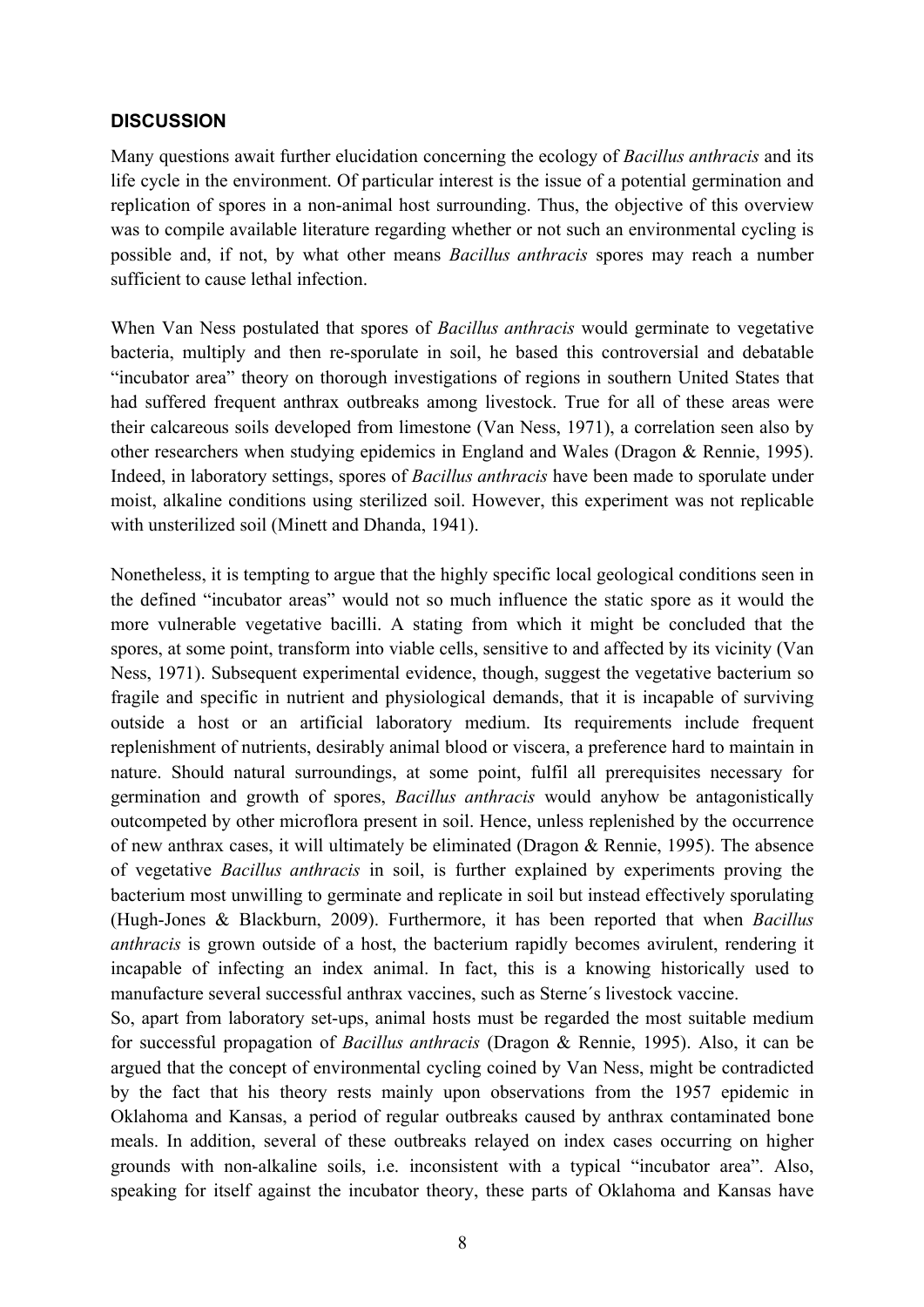been free of outbreaks since the 1957 epidemic (Van Ness, 1970; Hugh-Jones & Blackburn, 2009).

Still, not necessarily in agreement with "incubator areas", but supportive of a potential bacterial environmental cycling, is the finding that *Bacillus anthracis* can use *Acanthamoeba castellanii* as a cicerone for soil germination and amplification. In contexture with anthrax outbreaks being anticipated most frequently in warmer climates, it seems reasonable to believe that soil amoebas, thriving in warm weather, might serve as natural hosts facilitating spore multiplication and persistence. If so, the use of amoebas as reservoirs is a feature shared with many other human pathogens, such as *Legionella pneumophila*. Supposing such interactions occur in the real world also for *Bacillus anthracis*, it is possible that soil-dwelling amoebas might shed new light on the "incubator area" hypothesis. By providing a host and hence a possibility for *Bacillus anthracis* to persist and replicate in soil without being outcompeted, restrained by its specific environmental requirements or losing its virulence, amoebas might represent the missing link in the Van Ness theory (Dey *et al.*, 2012). If so, the "incubator areas" should be viewed not as vicinities in which *Bacillus anthracis* freely propagates in soil, but as areas in which amoebas thrive and thus provide shelter and replication possibilities for the bacterium.

Neglecting a potential bacterial cycle in the environment for a while, another possible way of attaining substantial amounts of spores in nature is that of water collecting and transporting spores to "concentrator areas", as put forth by de Vos, 1990 (reviewed by Turnbull, 2008) and Dragon & Rennie, 1995. From a historical epidemiological perspective, this is in alliance with the fact that many enzootic areas in the United Kingdom and the Netherlands have been situated downstream from tanneries, indicating streams of water translocating contaminated tannery spills to ditches and other water sources. Such contaminations still cause sporadic outbreaks as a result of land disturbances forcing spores to rise to the surface of the soil, from which they are then carried by water and further concentrated at infectious sites (Turnbull, 2008). In support of the "concentrator theory", the weather patterns characteristically preceding anthrax epidemics and the humidity observed in storage areas implies water being of major importance for the ecology and dissemination of anthrax spores (Dragon & Rennie, 1995). It is dubious, however, whether these weather cycles of drought following heavy rains are more relevant by means of rendering animals susceptible to infection rather than generating the water-flows required for concentration of spores (Turnbull, 2008). It is generally held that the resistance of animals to anthrax is negatively affected by extreme changes in climate, bringing forth alterations in behaviour, food search and general health status. Consequently, infectious and lethal doses are unmistakably reduced, furthering the manifestation of the index case needed to initiate an outbreak. Also, even though waters have been shown to carry spores associated to humus particles, it is just as probable that these spores will be dispersed over extended areas instead of converging to form "concentrator areas" (Hugh-Jones & Blackburn, 2009).

In contrast to the theory of "concentrator areas", the exosporium theory claims a limited physical movement of spores. Indeed, anthrax contaminated carcass locations in the Etosha National Park, Namibia, have in several cases been observed to remain defined and with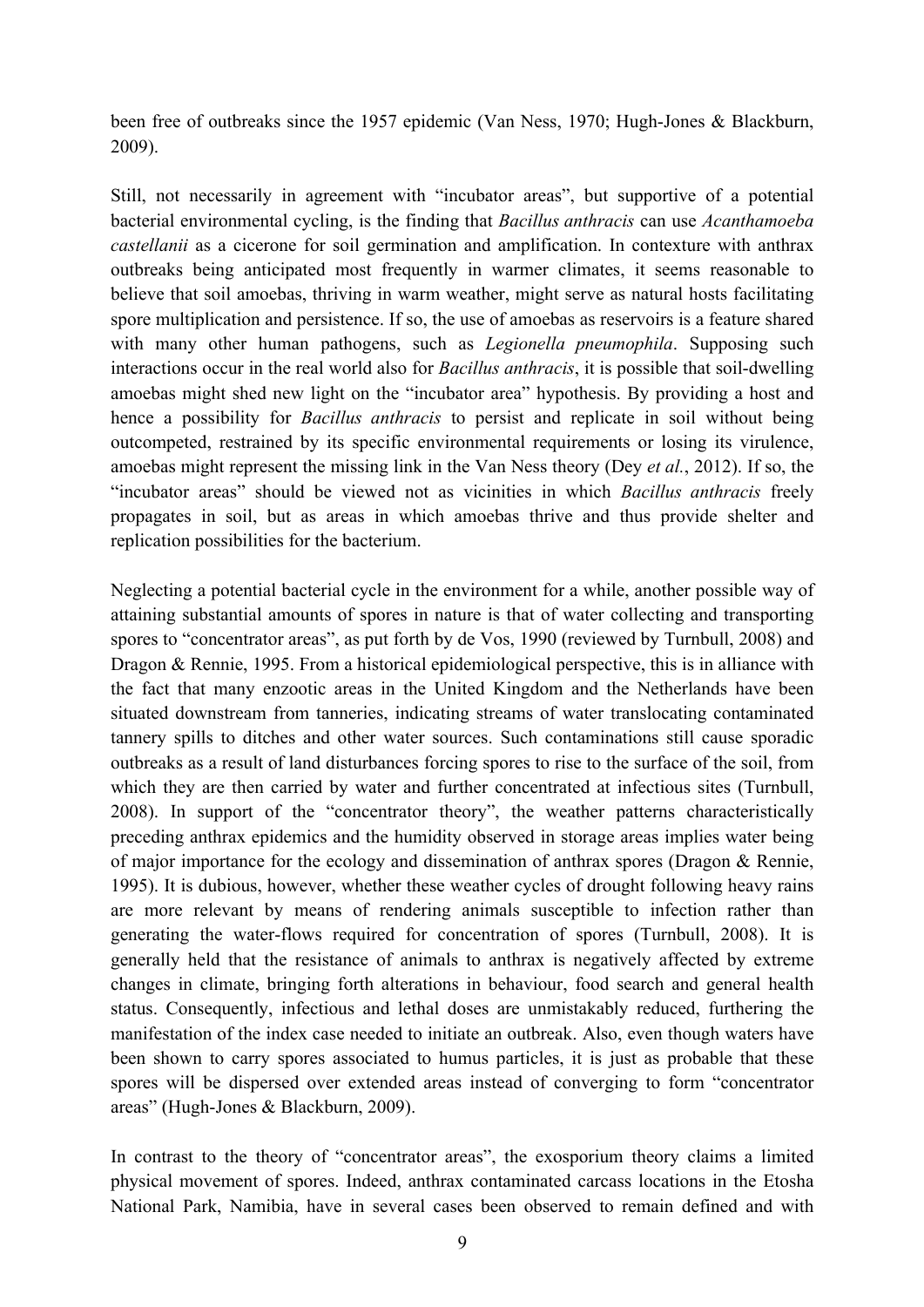spores persisting at high concentrations in very local sites albeit these dry and dusty soils are exposed to both strong winds and hard rains (Turnbull, 1998). The exosporium of *Bacillus anthracis* has been demonstrated crucial for hydrophobicity, which in turn is necessary for adherence to various surfaces. Thus, this suggests that the exosporium is of major importance for soil attachment and hence responsible for spore persistence and accumulation at restricted soil sites (Williams *et al.*, 2012).

# **Concluding remarks and future directions**

To sum it up, all these theories have their agreements and disagreements regarding the ecology and epidemiology observed for *Bacillus anthracis*. Hence, it is difficult, if not to say impossible, to decide upon which one is responsible for the environmental accumulation of infectious spore doses. It seems reasonable to believe that all of them may well have an impact on spore concentration, perhaps at different degrees at various sites and regions. Possibly, diversities in soil structure and composition, as well as various weather factors, such as temperature, rain, drought and wind, determine if, and by which means, spores are concentrated. It is also necessary to take into consideration that these environmental factors act not only on spore quantities, but also on animals. Thus, the risk of contracting anthrax does not rely entirely on high amounts of spores but also on the susceptibility of the potential host animal.

Howsoever, as the index case has succumbed, a chain of events is put into practise yielding *Bacillus anthracis* opportunities to sporulate, spread and infect new hosts, thus initiating a full outbreak. Once an epidemic is established, spores can be disseminated in multiple ways, many of which rely on vectors and/or environmental factors. The observed seasonality of anthrax outbreaks, in combination with future climate changes, leads to expectations of great changes ahead regarding persistence and geographical distribution of the disease.

All in all, little agreement has been reached concerning what role all the above mentioned factors might play in the epidemiology of the disease, and hence it is a topic in need of further research. A better apprehension of how *Bacillus anthracis* persists in soil environments and how it is affected by different natural events, will substantially contribute to the understanding of its epidemiology and microbiology, and potentially aid in the development of methods for eradication of the disease from contaminated farmlands, hence greatly reducing the risk of future anthrax epidemics.